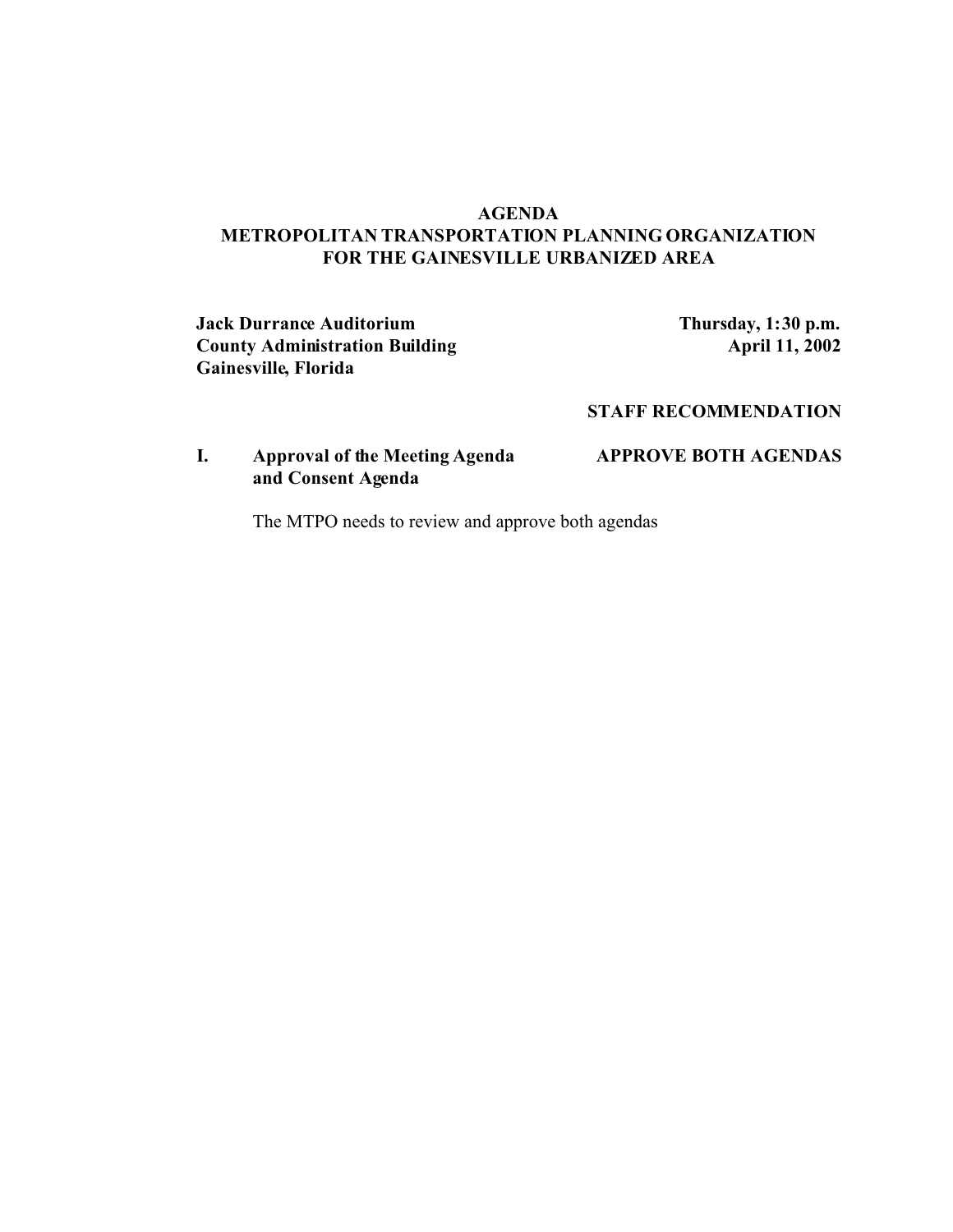## **CONSENT AGENDA METROPOLITAN TRANSPORTATION PLANNING ORGANIZATION FOR THE GAINESVILLE URBANIZED AREA**

|                | <b>Jack Durrance Auditorium</b><br><b>County Administration Building</b><br>Gainesville, Florida                   |                                                                                                                                                |                                                                                                                                   | Thursday, 1:30 p.m.<br><b>April 11, 2002</b>      |  |
|----------------|--------------------------------------------------------------------------------------------------------------------|------------------------------------------------------------------------------------------------------------------------------------------------|-----------------------------------------------------------------------------------------------------------------------------------|---------------------------------------------------|--|
|                |                                                                                                                    |                                                                                                                                                | <b>STAFF RECOMMENDATION</b>                                                                                                       |                                                   |  |
| Page #01 CA. 1 |                                                                                                                    |                                                                                                                                                | <b>MTPO Minutes- March 14, 2002</b>                                                                                               | <b>APPROVE MINUTES</b>                            |  |
|                |                                                                                                                    |                                                                                                                                                | This set of MTPO minutes is ready for review and approval                                                                         |                                                   |  |
| Page #13 CA. 2 |                                                                                                                    |                                                                                                                                                | <b>MTPO Fiscal Year 2001 Audit</b>                                                                                                | <b>APPROVE COMMITTEE</b><br><b>RECOMMENDATION</b> |  |
|                | The Audit Review Committee recommends that the MTPO accept the<br>audit report and approve the invoice for payment |                                                                                                                                                |                                                                                                                                   |                                                   |  |
|                | CA.3                                                                                                               | (TDLC)                                                                                                                                         | FDOT Policy-Transportation Design for Livable Communities                                                                         |                                                   |  |
| Page #45       |                                                                                                                    | A.                                                                                                                                             | <b>MTPO Urban Design Policy Manual</b>                                                                                            | <b>APPROVE JOINT</b><br><b>RECOMMENDATIONS</b>    |  |
|                |                                                                                                                    |                                                                                                                                                | All Advisory Committees and staff recommend that the MTPO amend this<br>Manual to include these design policies                   |                                                   |  |
| Page #65       |                                                                                                                    | <b>B.</b>                                                                                                                                      | <b>State Road 26/26A Designation</b>                                                                                              | <b>APPROVE JOINT</b><br><b>RECOMMENDATIONS</b>    |  |
|                |                                                                                                                    |                                                                                                                                                | All Advisory Committees and staff recommend that the MTPO designate<br>State Roads 26/26A as roads where this policy should apply |                                                   |  |
| Page #67       |                                                                                                                    | $\mathbf{C}$ .                                                                                                                                 | <b>Designation of Other TDLC Roads</b>                                                                                            | <b>APPROVE JOINT</b><br><b>RECOMMENDATIONS</b>    |  |
|                |                                                                                                                    | All Advisory Committees and staff recommend that the MTPO identify<br>other roads in the Gainesville Area that should receive this designation |                                                                                                                                   |                                                   |  |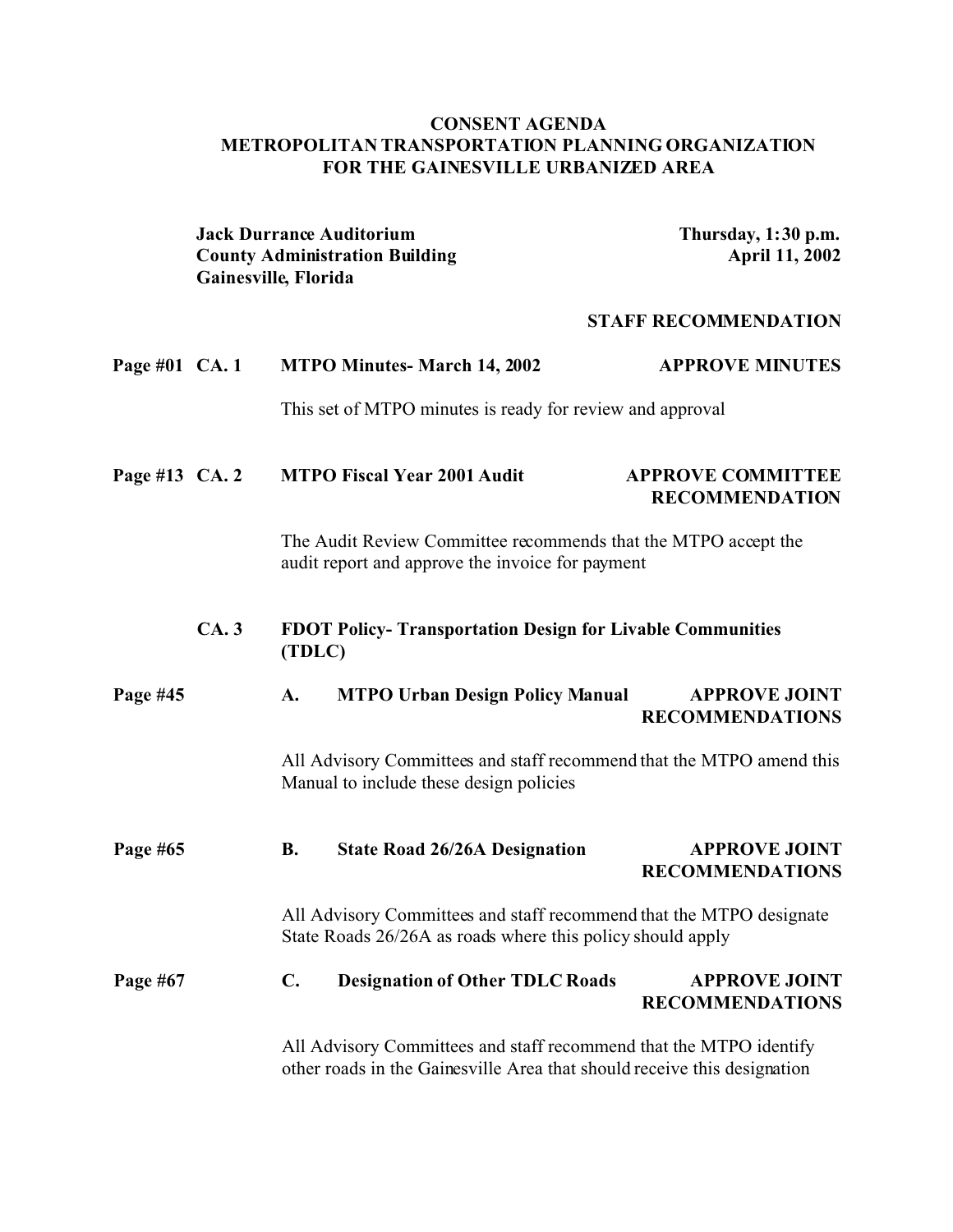| Page #69 CA. 4 | <b>Co-locating FDOT Signs on GRU Poles</b>                                                                                                    | <b>APPROVE JOINT</b><br><b>RECOMMENDATIONS</b> |
|----------------|-----------------------------------------------------------------------------------------------------------------------------------------------|------------------------------------------------|
|                | Recently, FDOT stated that they would consider co-locating FDOT signs<br>on GRU poles if they received a written request to do so             |                                                |
| Page #75 CA. 5 | <b>Transportation Disadvantaged</b><br><b>Program-Status Report</b>                                                                           | <b>FOR INFORMATION ONLY</b>                    |
|                | The MTPO has asked for regular status reports concerning this program                                                                         |                                                |
| Page #81 CA. 6 | West 6 <sup>th</sup> Street Charrette                                                                                                         | <b>FOR INFORMATION ONLY</b>                    |
|                | The City has scheduled this charrette for April 9 at 5:30 p.m. in the Seagle<br><b>Building</b>                                               |                                                |
| Page #83 CA. 7 | S.W. 13 <sup>th</sup> Street Charrette                                                                                                        | <b>FOR INFORMATION ONLY</b>                    |
|                | The City is conducting this charrette on May 4 through May 9                                                                                  |                                                |
| Page #85 CA. 8 | <b>Shaping the Region with New</b><br><b>Urbanism Audio Conference</b>                                                                        | FOR INFORMATION ONLY                           |
|                | The MTPO and Regional Planning Council are co-sponsoring this audio<br>conference on April 30 at 3:00 in the Planning Council conference room |                                                |
| Page #87 CA. 9 | <b>Recent MTPO Correspondence</b><br>(Without enclosures)                                                                                     | <b>FOR INFORMATION ONLY</b>                    |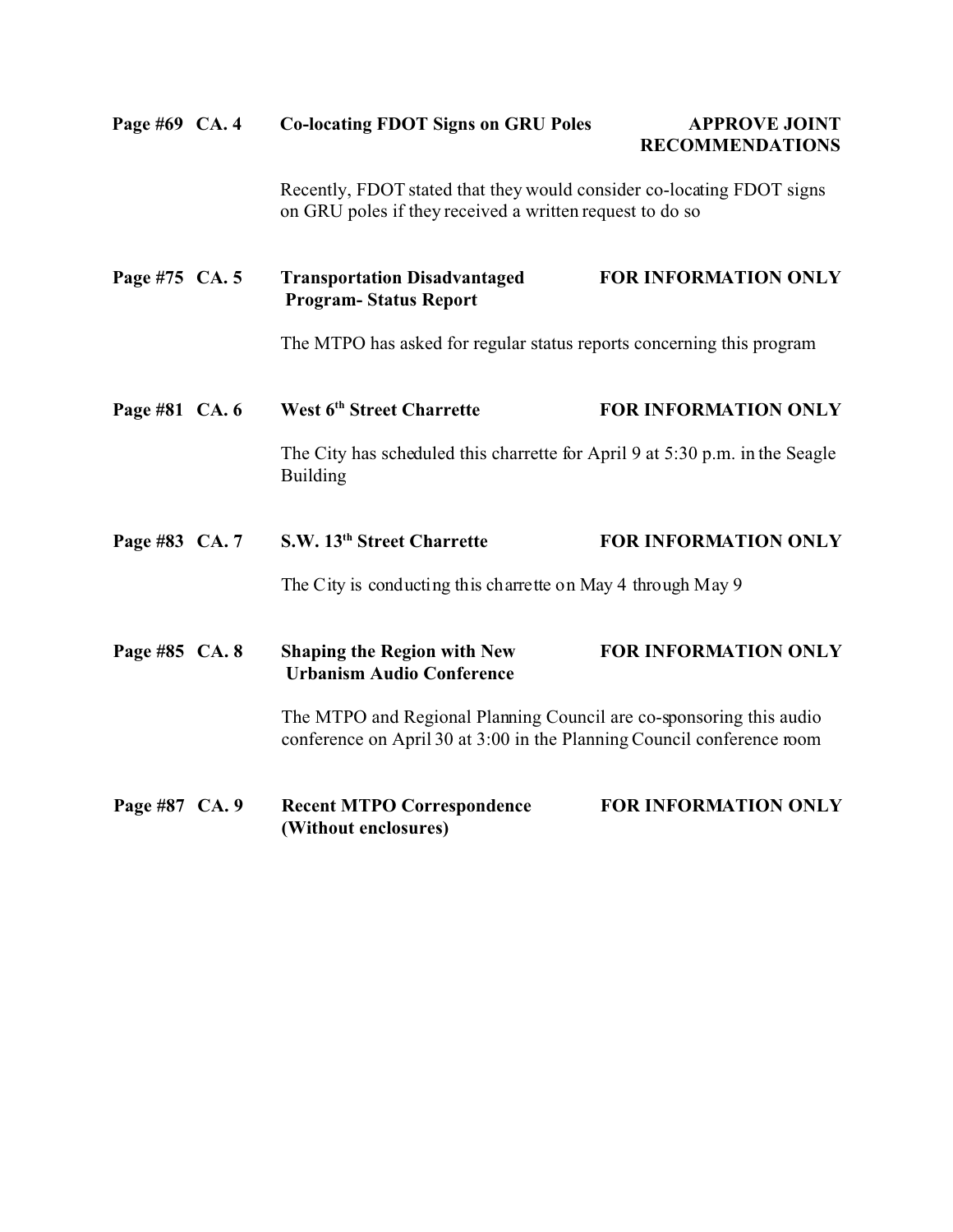### **AGENDA METROPOLITAN TRANSPORTATION PLANNING ORGANIZATION FOR THE GAINESVILLE URBANIZED AREA**

|               |      | Gainesville, Florida                                                                                                                            | <b>Jack Durrance Auditorium</b><br><b>County Administration Building</b> | Thursday, 1:30 p.m.<br>April 11, 2002                                                                                                                                          |  |
|---------------|------|-------------------------------------------------------------------------------------------------------------------------------------------------|--------------------------------------------------------------------------|--------------------------------------------------------------------------------------------------------------------------------------------------------------------------------|--|
|               |      |                                                                                                                                                 |                                                                          | <b>STAFF RECOMMENDATION</b>                                                                                                                                                    |  |
| Page #105 II. |      |                                                                                                                                                 | <b>US 441 Bicycle Safety Study</b>                                       | <b>APPROVE STAFF</b><br><b>RECOMMENDATION</b>                                                                                                                                  |  |
|               |      | The MTPO needs to recommend a design option for FDOT to construct                                                                               |                                                                          |                                                                                                                                                                                |  |
|               | III. |                                                                                                                                                 | <b>State Road 26/26A Issues</b>                                          |                                                                                                                                                                                |  |
| Page #163     |      | A.                                                                                                                                              | <b>Underground Utilities</b>                                             | <b>FOR INFORMATION ONLY</b>                                                                                                                                                    |  |
|               |      | Gainesville Regional Utilities will discuss undergrounding utilities<br>concurrent with the State Roads 26/26A projects                         |                                                                          |                                                                                                                                                                                |  |
| Page #165     |      | <b>B.</b>                                                                                                                                       | <b>City Design for Western</b><br>Confluence                             | <b>FOR INFORMATION ONLY</b>                                                                                                                                                    |  |
|               |      | Last month, the MTPO requested a presentation on the City's proposed<br>design alternative for the western confluence of State Roads 26 and 26A |                                                                          |                                                                                                                                                                                |  |
| Page #167     |      | $\mathbf{C}$ .                                                                                                                                  | <b>Forecast Traffic Volumes</b>                                          | <b>FOR INFORMATION ONLY</b>                                                                                                                                                    |  |
|               |      |                                                                                                                                                 |                                                                          | The MTPO has requested that staff provide an estimate of the impact of the<br>SW 62 <sup>nd</sup> Blvd/SW 24 <sup>th</sup> Ave project on traffic conditions on State Road 26A |  |